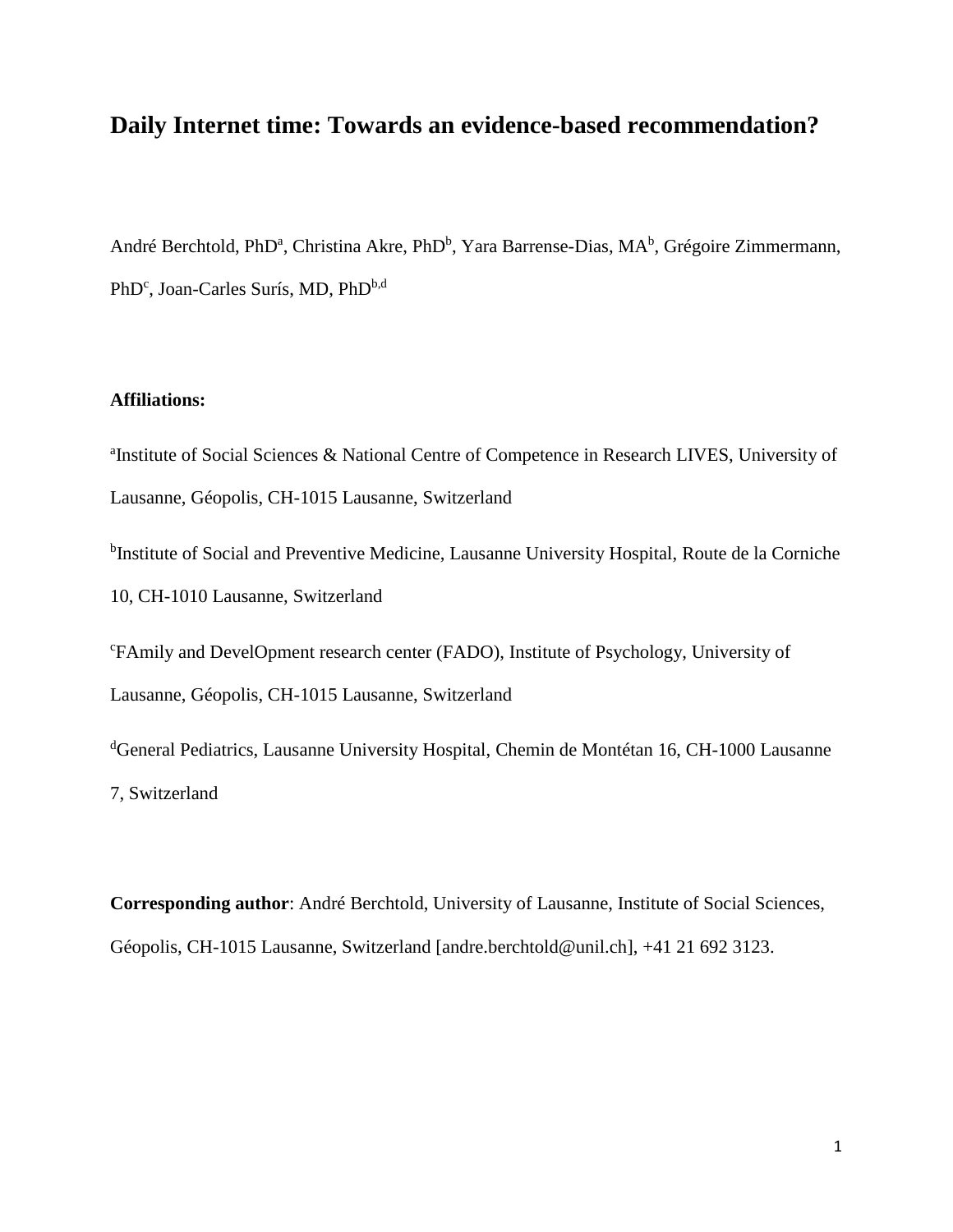#### **Abstract**

**Background:** Since 2001, a recommendation of no more than two hours per day of screen time for children two years of age or older was adopted in many countries. However, this recommendation was rarely examined empirically. The goal of the present study was to question this recommendation in today's connected world.

**Methods:** We used data from the ado@internet.ch survey (spring 2012), a representative sample of 8<sup>th</sup> graders in the Canton of Vaud, Switzerland (n=2942, 50.6% female). Internet use, health outcomes, substance use, well-being and socio-demographic characteristics were considered. Bivariate statistical analyses were performed.

**Results:** All outcomes were significantly associated with the time spent on Internet, more time being associated with a higher prevalence of adverse consequences. Youth spending on average one more hour on Internet per day than the reference category  $(1.5 - 2.5$  hours) did not differ in terms of adverse health outcomes. Differences began to appear on sleeping problems, tobacco use, alcohol misuse, cannabis use, and sport inactivity with youth spending between 3.5 and 4.5 hours per day on Internet.

**Conclusions:** This study demonstrates the absence of justification for setting a limit to only two hours of screen time per day. Significant effects on health seem to appear only beyond four hours per day and there may be benefits for those who spend less than an hour and a half on Internet.

**Keywords:** Screen time, Internet use, Somatic problems, Evidence-based recommendations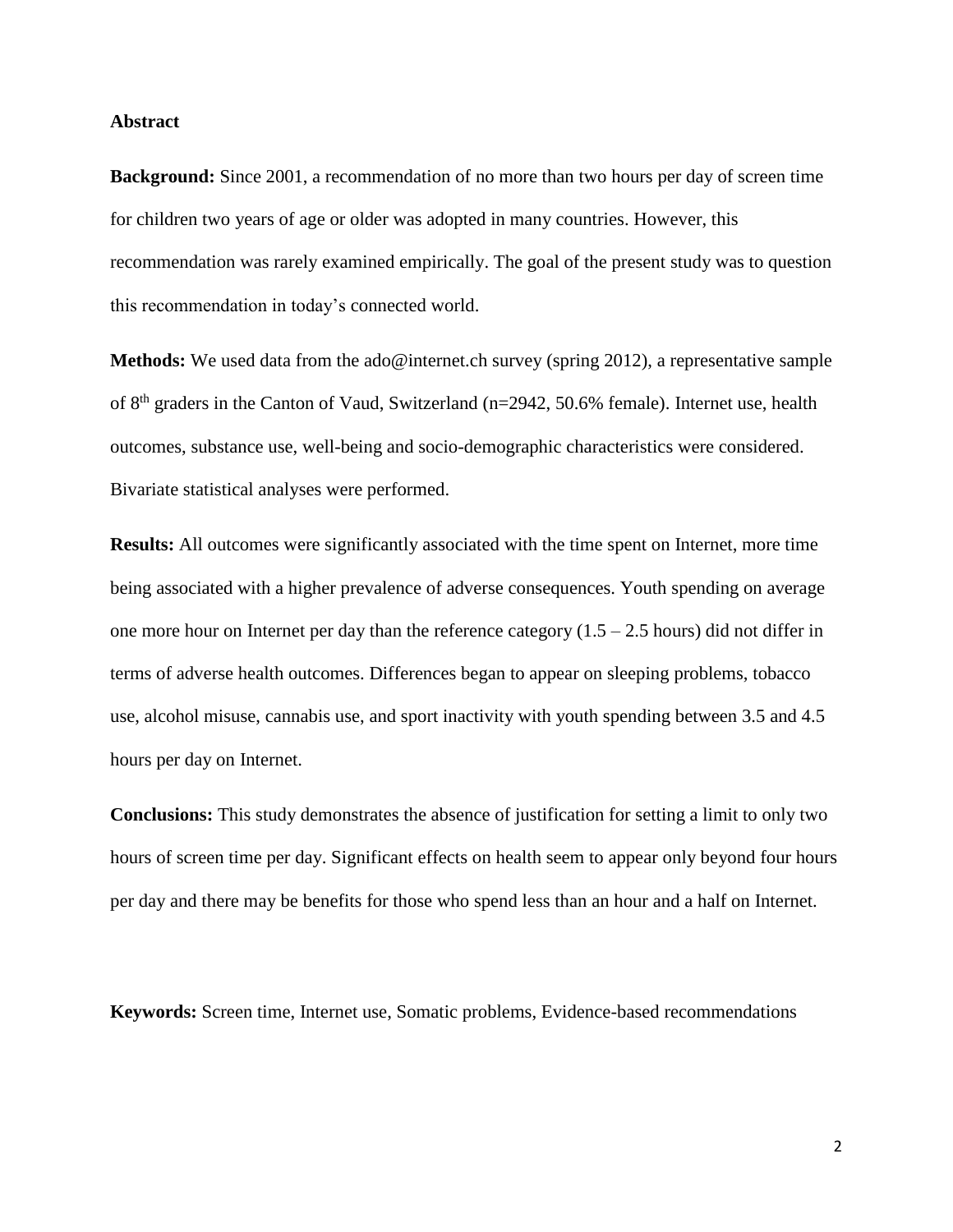## **Introduction**

In 2001, the American Academy of Pediatrics (AAP) issued a statement about the potential harmful effects of watching television programs and proposed a recommendation of no more than two hours per day of screen time for children aged two years or older <sup>1</sup>. This recommendation was thereafter adopted throughout the years in many countries  $2<sup>3</sup>$  without in-depth discussion nor scientific evidence. In a revised version of the statement released in 2013<sup>4</sup>, the AAP acknowledged the emergence of new media such as Internet and their potentially positive effects, but the recommendation of no more than two hours of daily screen time remained unchanged. Recently, new directions were offered <sup>5</sup>. The focus was not on screen time per se anymore, but on monitoring and accompanying children in their use of media.

The reason for having focused for years on the specific two-hour limit is still unclear, since it is not evidence-based and since many children and teenagers use screens anyway well beyond this limit <sup>6</sup>. Notwithstanding, this limit was often used in the scientific literature, either to define a threshold in new studies  $78$  or as a discussion argument  $910$ , but to the best of our knowledge, no study to date has neither specifically investigated the reason for choosing this particular limit over another, nor has questioned its utility.

Studies have been showing for years that excessive screen use by children and adolescents is associated with adverse health consequences such as increased body mass index, overweight, and obesity  $11$  12  $13$  14  $15$ , decreased prosocial behaviors and decreased physical activity  $16$ , elevated blood pressure  $^{17}$ , poorer mental health and increased somatic and sleep problems  $^{18,19}$ , anxiety and reduced immune function  $20$ . A meta-analysis also found positive and significant associations between Internet addiction and psychiatric comorbidities such as hyperactivity, anxiety, and depression  $2<sup>1</sup>$ . However, even if many associations between duration of Internet use and negative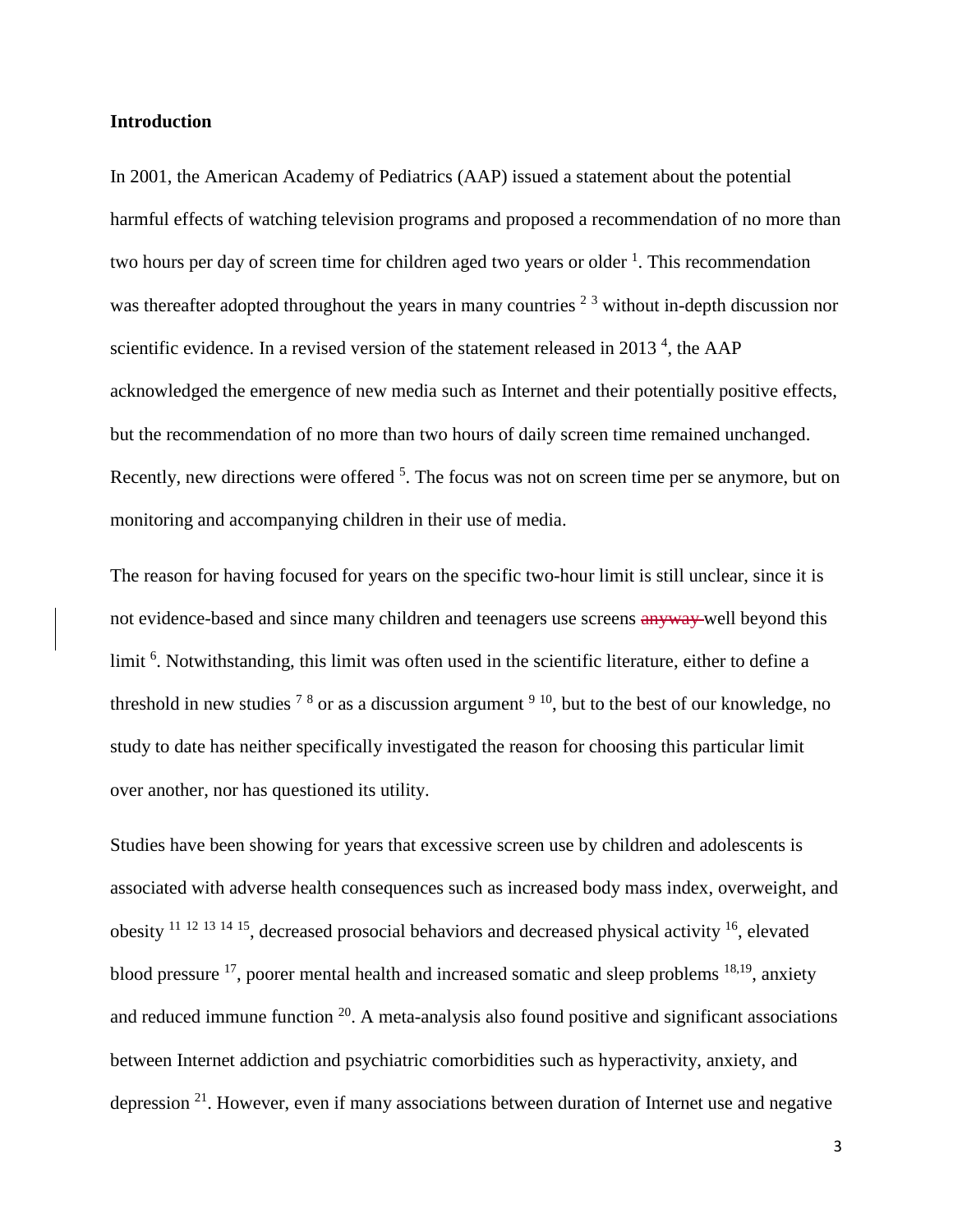health consequences were found, we still do not know beyond which threshold of daily Internet time these adverse effects become significant, or even if such a limit exists. Moreover, another recent longitudinal study did not find a significant link between the use of Internet and the risk of being overweight  $22$ .

The notion of screen time itself has completely changed since the 1980s. At the beginning, it was mainly equivalent to television. The generalization of personal computers was a first revolution, since this device was not confined to the workspace anymore, and it became a recreational device. After that came the Internet revolution implying different changes: With the multiplication of devices allowing access to the Internet (smartphones, tablets, computers, TV sets, etc.), it is now possible to be connected on a 24/7 basis. All the activities once related to screen use can now be performed through the Internet  $^{23}$ : watching TV, viewing movies or shows, playing and working, but even more so, it is possible to perform activities which were previously not associated with screen time, such as making phone calls, reading newspapers, shopping, or making new friends <sup>24</sup>.

The goal of this study was to question the recommendation of *no more than 2 hours of daily screen use* among young adolescents in today's Internet world. We had two hypotheses: 1) the time spent on Internet is negatively associated with health-related outcomes; 2) the *two-hour per day recommendation* may be outdated and significant adverse effects may be observed only after a significantly longer period of time spent on Internet daily.

#### **Methods**

Data were drawn from the first-wave of the *ado@internet* study conducted in the canton of Vaud,

4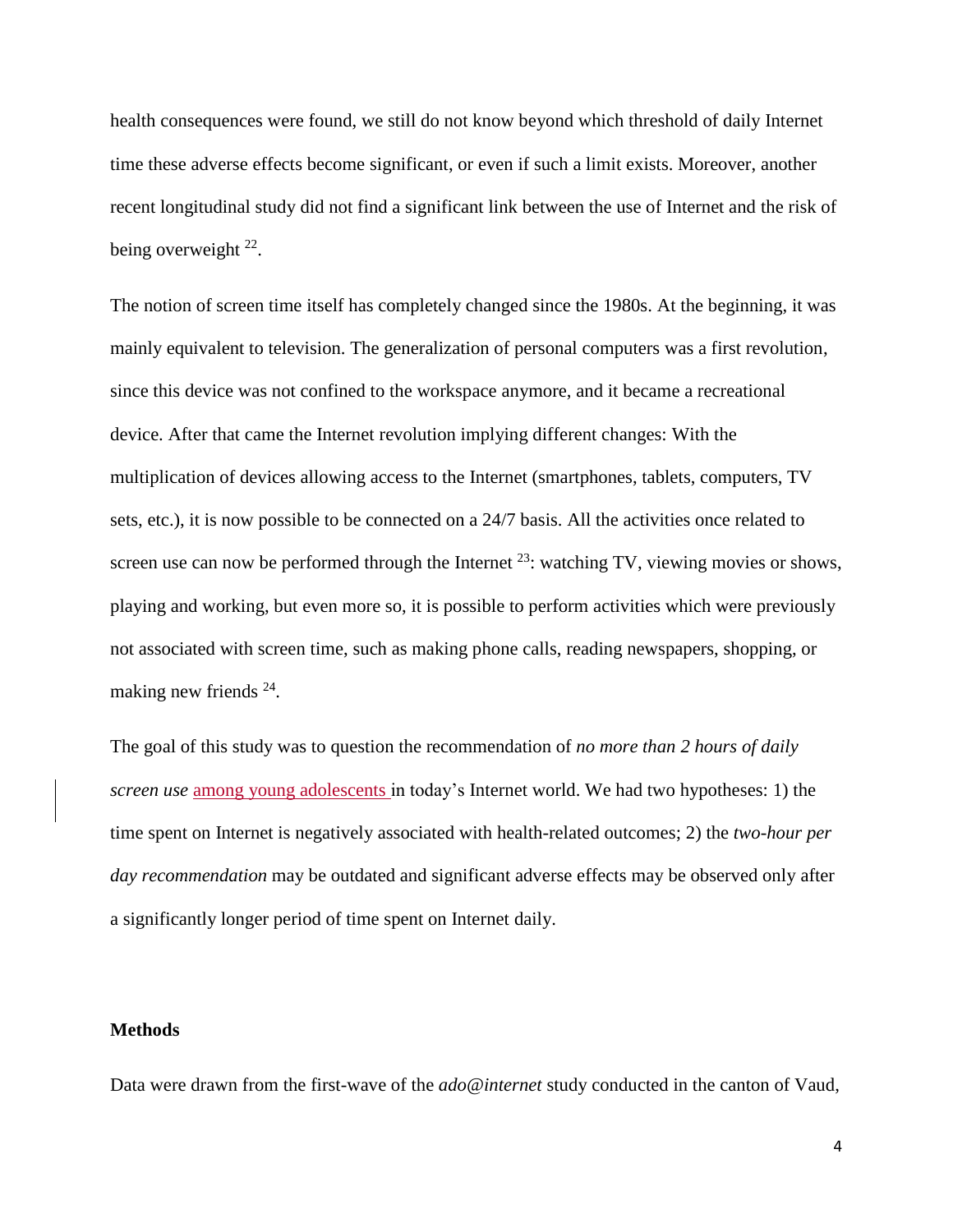the largest French-speaking canton in Switzerland, between April and July 2012 (n=3367). Sampling weights were computed to adjust the sample with regard to gender and school track. We considered here only students aged between 13 and 15, the age range commonly observed among  $8<sup>th</sup>$  graders in Switzerland (n=2942). Further details on the sample have been previously reported <sup>25</sup>.

The present study addresses time spent on Internet and not screen time per se, but since using Internet almost always implies a screen, and since a heavy use of Internet does not leave much time for other activities, we used Internet time as a proxy for screen use. To evaluate the time spent on Internet each day, we had one question about Internet use frequency: "In the last 30 days, how often did you use Internet?" (several times a day, at least once a day, several days a week, at least once a week, less than once a week, I did not use Internet in the last month), and two questions related to the number of hours spent on Internet on school days and on weekends/holidays: "On [school days or week-ends] when you use Internet, how much time do you spend on average on Internet?" (I do not connect, less than one hour, 1-<2 hour, 2-<3 hours, 3-<4 hours, 4 hours or more). Answers were then recoded as 0, 0.5, 1.5, 2.5, 3.5, and 6 hours. Recent literature has demonstrated that a measure of Internet use constructed by combining a frequency and a quantity measures is more efficient than using only the frequency or the quantity of use  $26$ . Therefore, we followed this approach. Considering that students had 171 schooldays and 194 week-end/vacation days in 2012, we estimated the yearly number of hours spent on Internet, and we divided it by 365 to obtain a daily average. The result was further separated into six categories (≤0.5 hour, 0.5-≤1.5, 1.5-≤2.5, 2.5-≤3.5, 3.5-≤4.5, >4.5 hours). The third category (1.5-≤2.5 hours) was then used as a reference for the analyses, since it represented roughly the limit of screen time which was previously advocated for.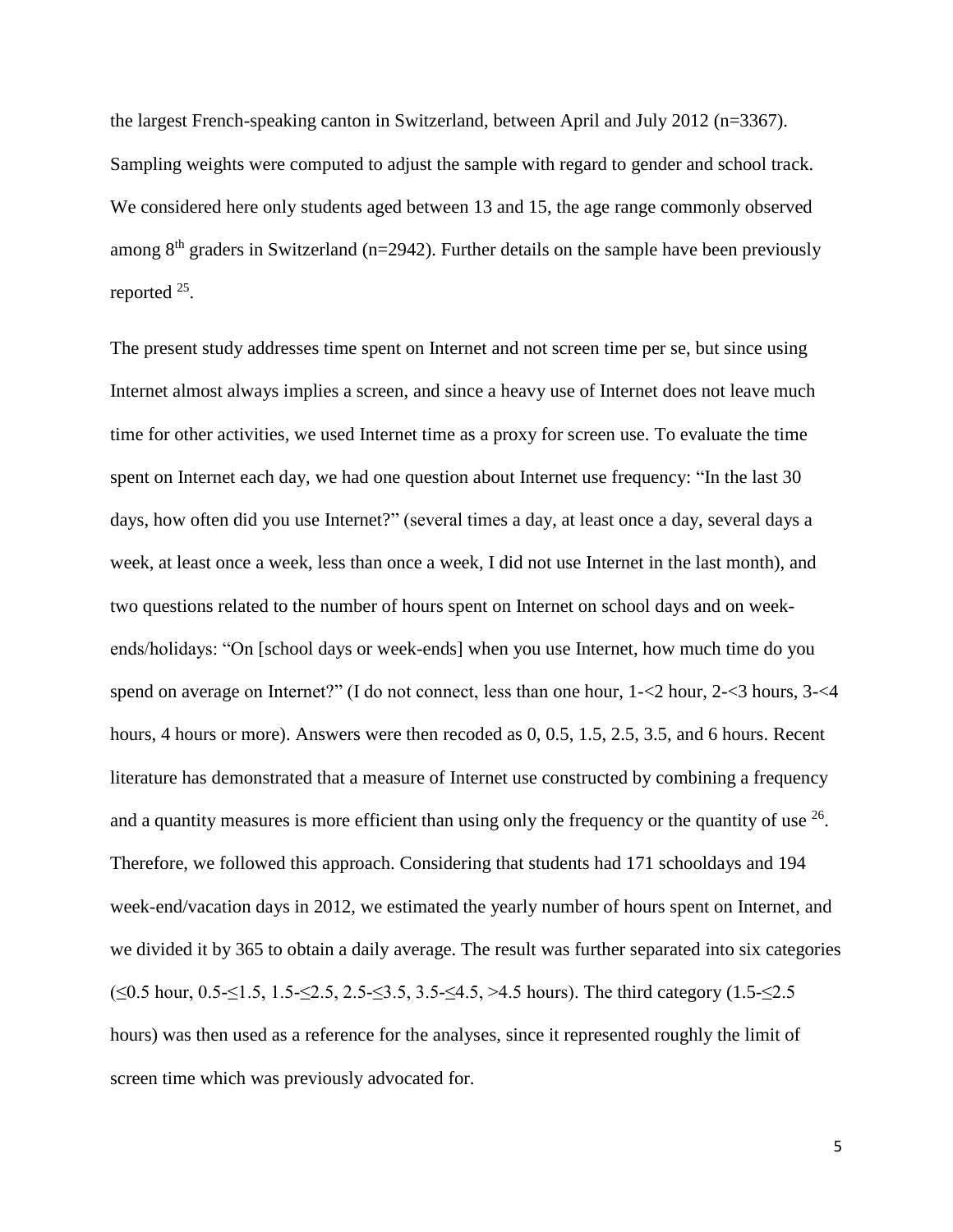We also had information about the distribution between time spent on Internet for leisure and for schoolwork, but since most of the total time was dedicated to leisure, results were not different from the results taking into account the total Internet time (data not shown). Thus we chose to use only the total daily Internet time.

Six somatic health problems were considered: back pain, weight problems, headaches, musculoskeletal pain, sleep problems, and sight problems. The possible answers were dichotomized into often (at least once a week, most days) and rarely (never, less than monthly, about once a month). Emotional well-being was evaluated using the World Health Organization Five Well-Being Index (WHO-5), a score below or equal to 52/100 indicating poor emotional well-being <sup>27</sup>. Self-reported academic level was dichotomized into "less than average student" and "other". Extracurricular sport activity was dichotomized into none and at least once a week. We also considered substance use with tobacco consumption dichotomized into yes (current regular or irregular smoker) and no (no smoker or former smoker), alcohol misuse dichotomized into yes (at least one episode of drunkenness during the last month) and no, and cannabis consumption dichotomized into yes (at least one consumption during the last month) and no. In addition to participants' age and gender, we also considered family structure (both parents living together vs. other situations) and family socio-economic status (well above average, above average, average, under average). Finally, we considered Internet-specific parenting practices using items developed by van den Eijnden and colleagues  $28$ . Parents' degree of restriction of Internet use was computed from the answers to three items: "My parents allow me to do what I want on Internet", "My parents allow me to visit all the sites I want", "My parents allow me to have online contact with anyone" with possible answers "Completely false", "Fairly false", "Neither true nor false", "Fairly true", and "Completely true". We scored zero the first three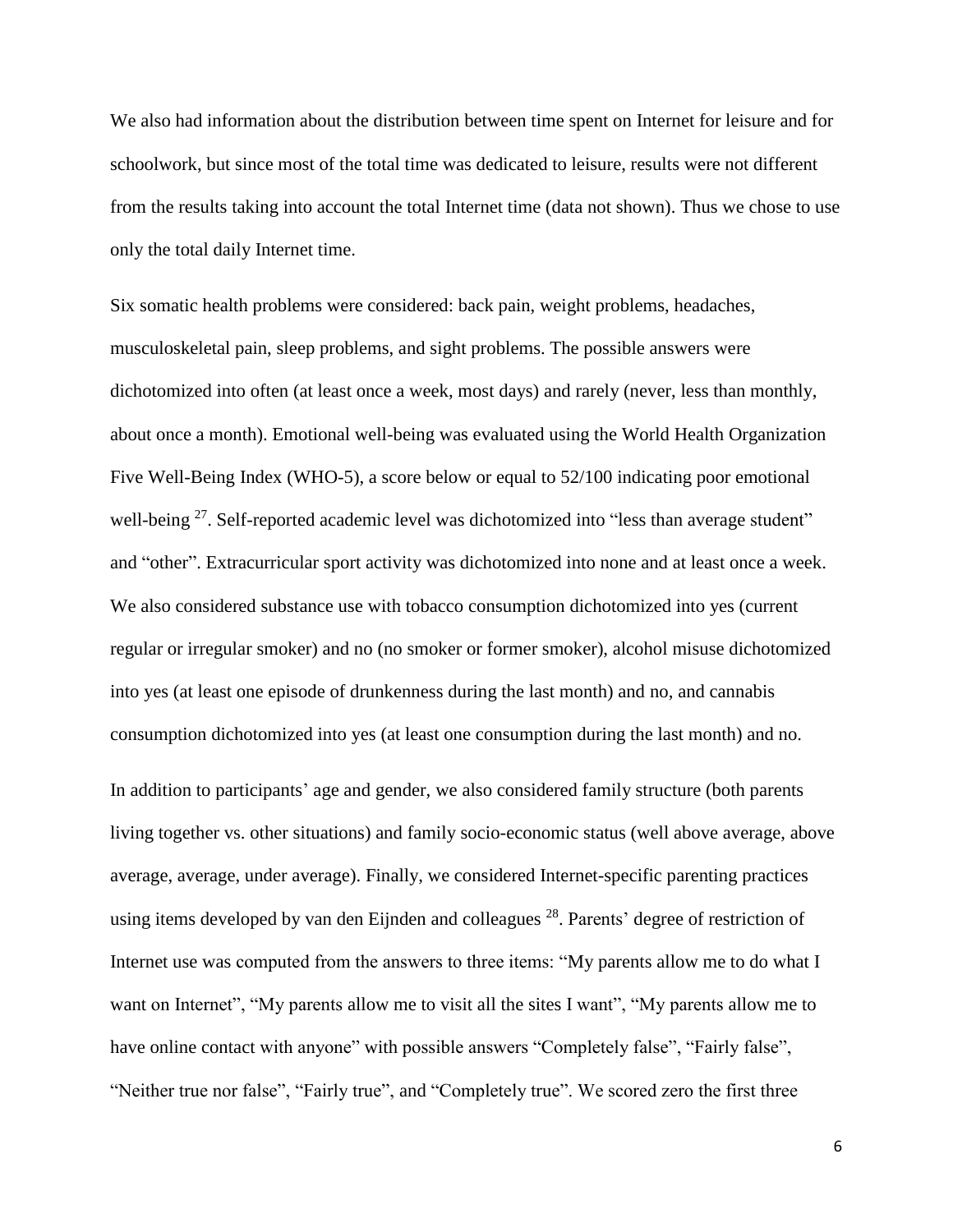answers and one the last two, and the parental restriction score was computed as the sum of the three items (range: 0-3). The frequency of communication concerning Internet use was evaluated using the question "How often do you talk with your parents about the time you spend on the Internet?" with answers dichotomized into frequently (very often, often) and non-frequently (never, rarely, from time to time).

We analyzed the bivariate relationship between each variable and daily Internet time. For each variable, results include the prevalence of each modality by category of daily Internet time, the pvalue of the chi-square test, and the effect size. Regarding the different outcomes, we also compared each category of daily Internet time with the reference category (1.5- 2.5 hours). Even if all of our variables were either ordinal or dichotomous, we preferred to use the chi-square test rather than the Spearman's rank-order correlation, because we did not postulate a linear relationship between the daily Internet time and the other variables. Stata 13 (StataCorp, College Station, Texas, USA) was used for data management and statistical analyses. The type I error was set to 5%.

#### **Results**

The average daily time spent on Internet was 2.24 hours ( $sd=1.75$ ,  $95\%$  CI:  $2.17 - 2.30$ ), and the median was 2.03 hours, but with a high variability between adolescents as indicated by the distribution given at the top of Table 1. Gender, age, and family structure were significantly associated with the time spent on Internet daily. Females were predominant in the more than 4.5 hour category, whereas males were predominant in the 3.5-4.5 category. The time spent on Internet globally increased with age. A family structure other than nuclear was also associated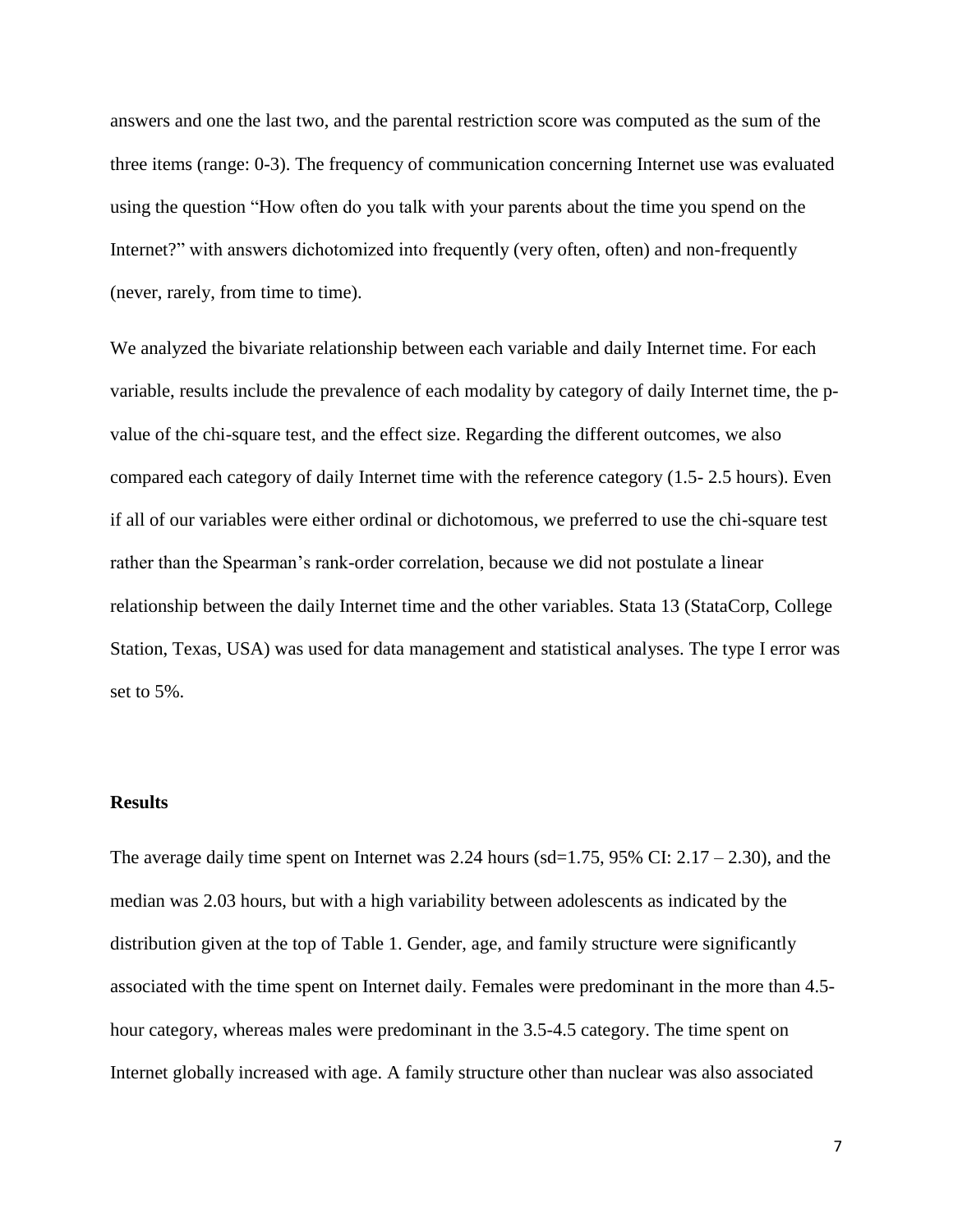with more time on Internet, but not the socio-economic status. Both the degree of parental restriction (w=0.257) and the frequency of discussion (w=0.087) regarding Internet use were statistically significantly associated with daily Internet time, indicating that the more time spent on Internet, the greater the parental restrictions and the more frequent discussions about Internet use.

Table 2 shows the relationship between daily time spent on Internet and different health outcomes. All evaluated outcomes were statistically significantly associated with the time spent on Internet. A higher Internet time was generally associated with more adverse outcomes (e.g, higher Internet time was linked to less sleep). Effect sizes were moderate, the larger ones being achieved for sleeping problems ( $w=0.186$ ) and tobacco consumption ( $w=0.172$ ). Compared to the reference category, youth spending on average one more hour on Internet per day did not differ in terms of adverse health outcomes. Differences began to appear on five outcomes (sleeping problems, tobacco use, alcohol misuse, cannabis consumption, sport activity) among youth spending between 3.5 and 4.5 hours per day on Internet. Finally, the more than 4.5 hours per day category differed significantly from the reference category for all but one outcome (weight problems). Youth spending less time than the reference category on Internet were doing significantly better regarding several outcomes, such as sleeping problems and well-being. The only outcomes implying no difference were musculoskeletal problems, sight problems, alcohol misuse, and cannabis consumption.

#### **Discussion**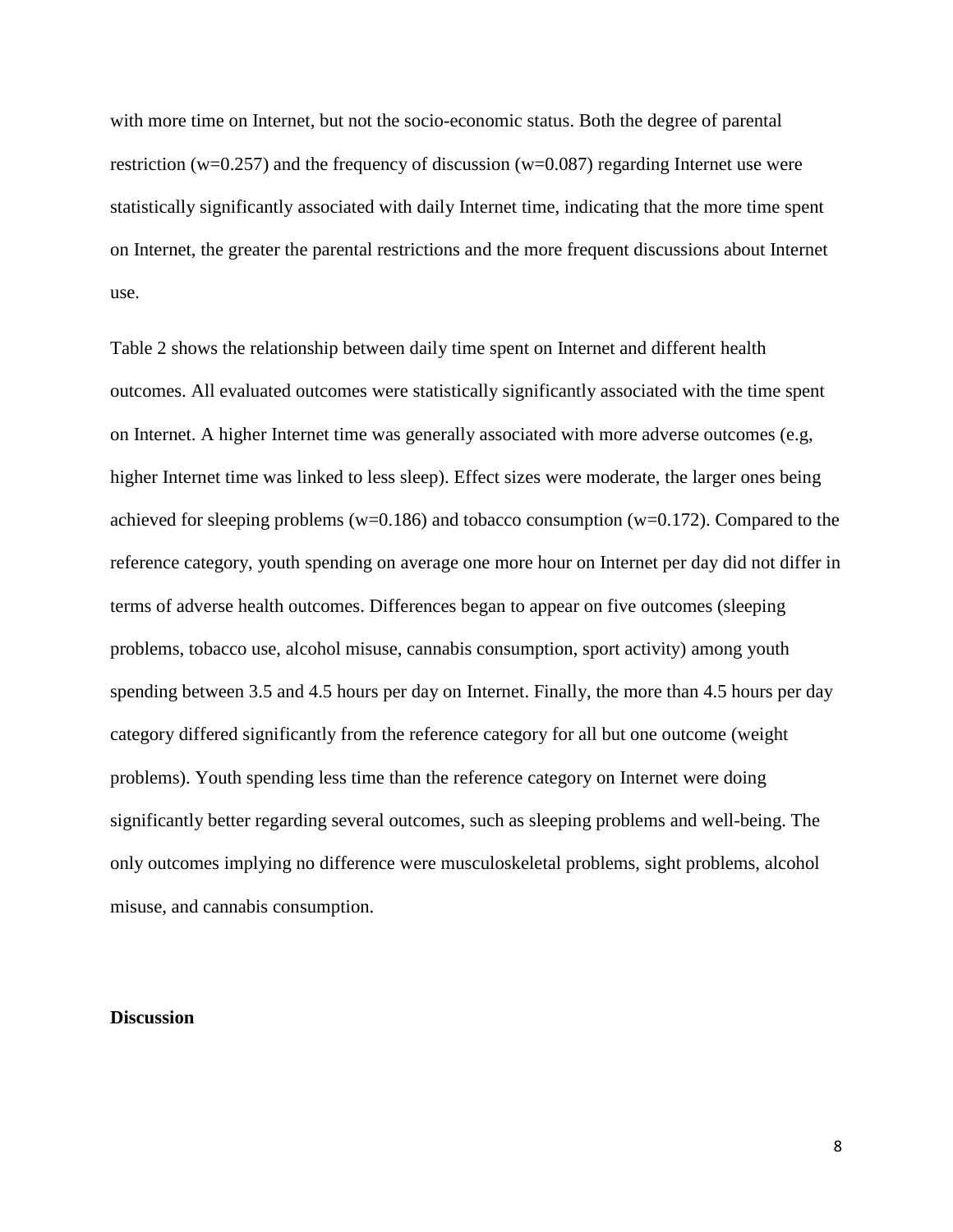In this paper, we tried to determine whether the *no more than two hours screen time per day* limit could be justified today by an effect of Internet use on different health outcomes, and we concluded that it is not supported by our data. However, it must be considered that when the AAP published its first recommendations regarding screen time, the main screen activity was watching television. Nowadays, screen use is much more widespread by an increase in both activities (games, social-networks, video streaming, etc.) and devices (TV sets, computers, smartphones, tablets, etc.). Moreover, wifi connections and widespread public networks mean that Internet can be accessed anywhere anytime.

While our first hypothesis (the time spent on Internet is negatively associated with health-related outcomes) is confirmed, the second one (the *two-hour per day recommendation* may be outdated and significant adverse effects may be observed only after a longer daily screen time use) shows mixed results. On the one hand, the guideline of no more than two hours of screen use per day is clearly not evidenced in our results. In terms of health related outcomes, this amount of time has to be doubled before observing a significant population difference. On the other hand, modifying or removing such a guideline does not imply that Internet or screen time is harmless, and limiting screen time to less than 1.5 hour is even associated with a reduction in several negative health outcomes. This finding differs somewhat from the conclusion of Bélanger and colleagues  $11$  who found a U-shaped association between Internet use and depressive symptoms. However, they measured Internet use differently, and their data were from 2002, a time when Internet use was much less developed.

We hypothesized that whatever the time spent on Internet, it is associated with a reduction in sleep time implying an increased probability for sleeping disorders. The blue light emitted by screens can even reinforce this effect by reducing sleepiness, hence sleep time <sup>29</sup>. On the other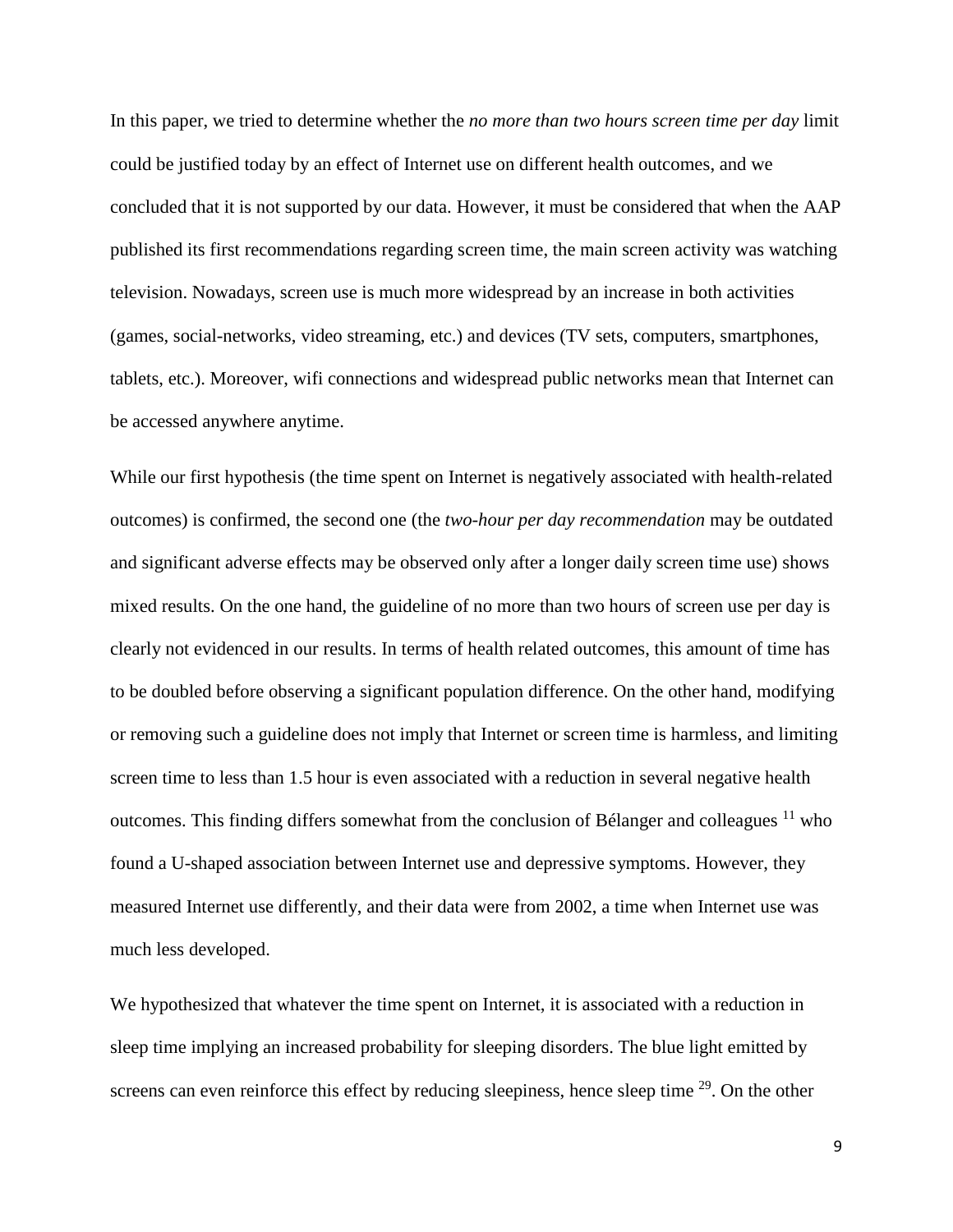hand, social-networks expose their users to the constant pressure and judgement of their peers <sup>30</sup>  $31$ . The need to respond to instant messages or comment on others' news and behaviors never stops.

Internet time beyond the two hour limit was not associated with an increase in below average self-reported academic level. This finding suggests that excessive Internet use is not specific to students who have bad grades. We hypothesize that students reporting good grades could be using Internet more often for their schoolwork rather than for leisure, contrarily to students reporting lower grades, but further research is required to verify this point.

A higher degree of parental restriction and more frequent discussion with parents regarding Internet use are associated with more time spent on Internet. It could be hypothesized, in line with previous results  $28$ , that important Internet use among adolescents may encourage parental discussion and more restrictions, but given the cross sectional nature of our data, this cannot be demonstrated. This is consistent with the findings of Goldstein<sup>32</sup> showing that parents do not exert a tight control over Internet use by their children. Additionally, recent parenting literature underlines that the way to communicate and the quality of parental communication (e.g., respectful, autonomy supportive) are essential processes to take into account to understand the relations between parenting and adolescent adjustment or behavior  $^{28}$   $^{33}$ . Our results suggest nonetheless that parental involvement is not associated with less reported Internet use. Furthermore, enforcing discussion or restrictions about Internet use may be perceived as intrusive and may further elicit adolescents' opposite behaviors, such that a vicious negative spiral may develop  $3435$ . Future research should examine the intervening role of the quality of parental communication processes in the relations between parenting practices and adolescents' Internet use.

10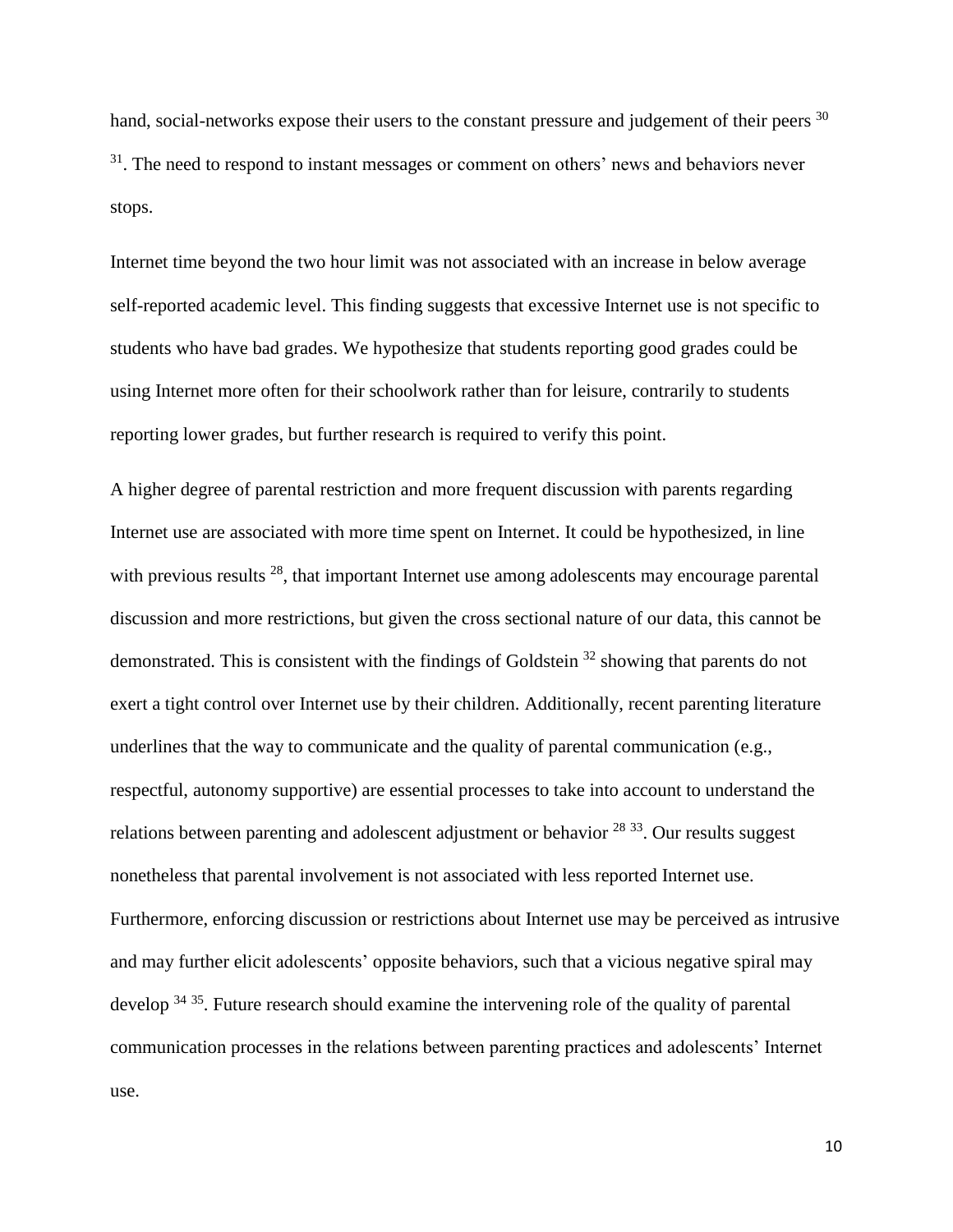This study, to the best of our knowledge, is the first to question the well-known two-hour daily screen time recommendation using evidence-based data. Moreover, it is grounded on a large representative sample of  $8<sup>th</sup>$  graders. Nonetheless, there are some limitations. First, we had data to quantify only the time spent on Internet, which does not include all screen activities. In particular, we were not able to consider the time spent watching television. Moreover, our measure of daily time spent on Internet stems from a multiple-choice question, the highest possible answer being "4 hours or more". We transformed this answer into 6 hours, but this value is likely to underestimate the real number of hours spent on Internet by some adolescents, implying an overall underestimation. Nevertheless, a sensitivity analysis replacing 6 hours by 5 and 7 hours alternatively lead to almost identical results and showed no impact on our conclusions. Furthermore, the data are based on adolescents' self-report and do not include parents' report. We only included  $8<sup>th</sup>$  graders and further studies should be conducted among a wider age range to obtain a complete picture of the evolution of Internet screen time throughout adolescence. Finally, we did not have precise information about the activities performed on Internet, so we were unable to parse out how adolescents are using Internet today beyond the amount of time spent. Moreover, since our data are from 2012, the various activities carried out on Internet have undoubtedly evolved. Future research should also address that point.

This study adds to the literature by demonstrating the absence of justification for setting a limit to only two hours of screen time per day. Significant effects on health seem to appear only beyond four hours per day and there may be benefits for those who spend less than an hour and a half on Internet.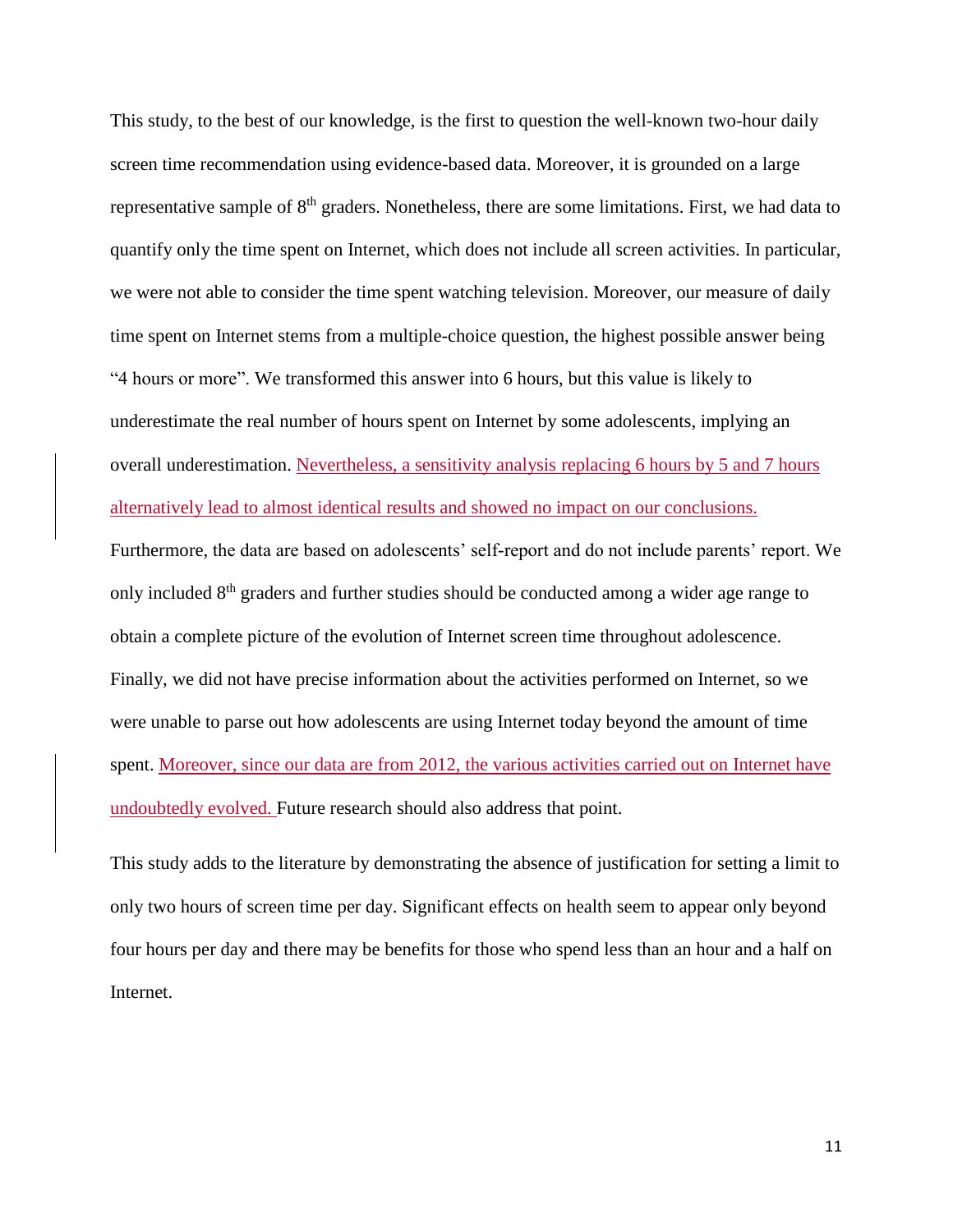#### **Acknowledgements**

All persons who made substantive contributions to the study are listed as authors.  $\overline{F}$ ado@internet.ch study has been financed by the Service of Public Health of the canton of Vaud and by the Swiss National Science Foundation (FNS 105319 140354). André Berchtold is also partly supported by the National Centre of Competence in Research LIVES funded by the Swiss National Science Foundation. The funders had no role in the design and conduct of the study; collection, management, analysis, and interpretation of the data; preparation, review, or approval of the manuscript; and decision to submit the manuscript for publication.

#### **Conflicts of interest**

None declared.

### **Funding**

The ado@internet.ch study has been financed by the Service of Public Health of the canton of Vaud and by the Swiss National Science Foundation (FNS 105319 140354). André Berchtold is also partly supported by the National Centre of Competence in Research LIVES funded by the Swiss National Science Foundation. The funders had no role in the design and conduct of the study; collection, management, analysis, and interpretation of the data; preparation, review, or approval of the manuscript; and decision to submit the manuscript for publication.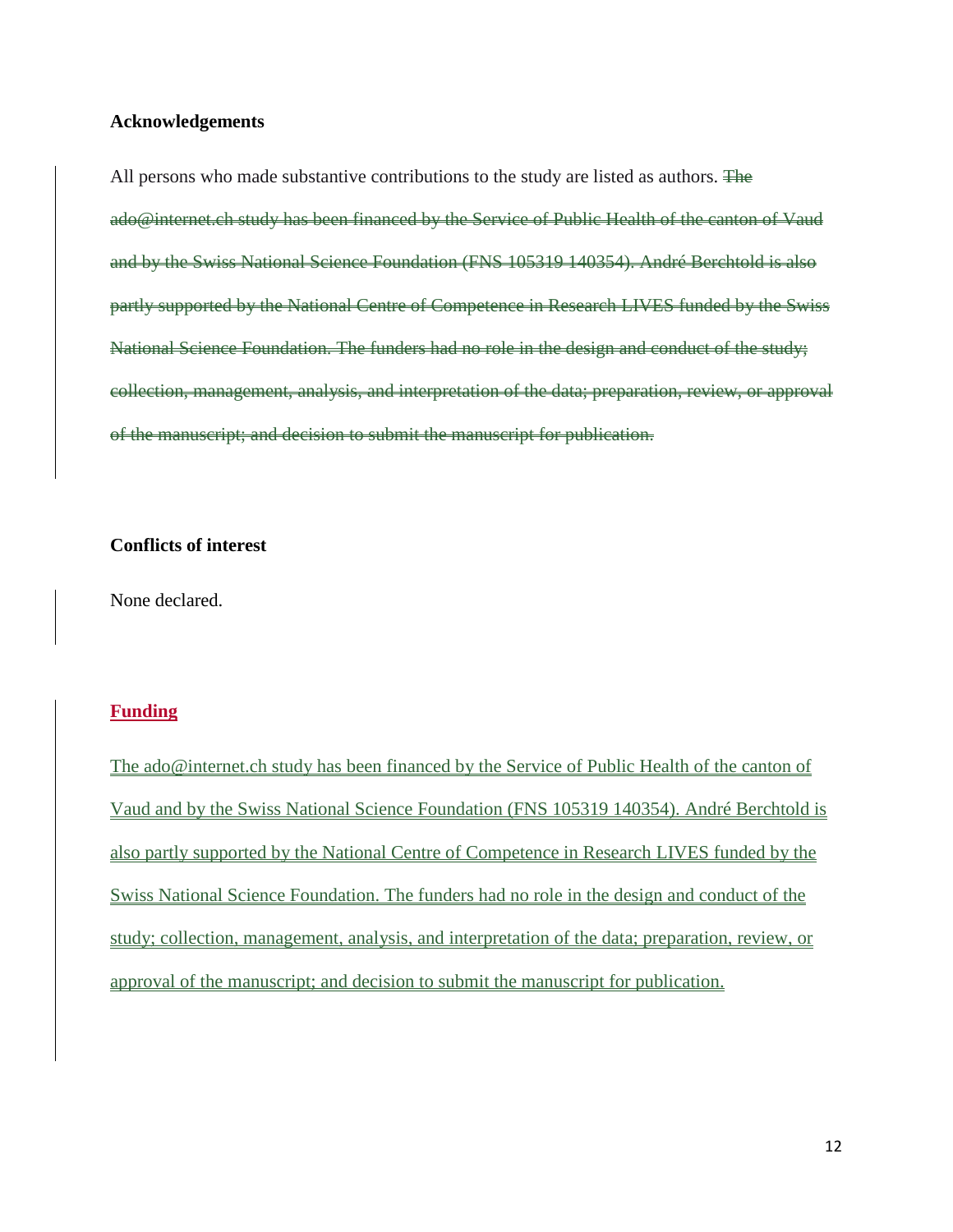# **Keypoints**

- Excessive Internet use by adolescents is associated with adverse health consequences.
- The 2001 recommendation of no more than two hours per day of screen time is not supported by data.
- Significant effects on health seem to appear only beyond four hours per day of Internet use.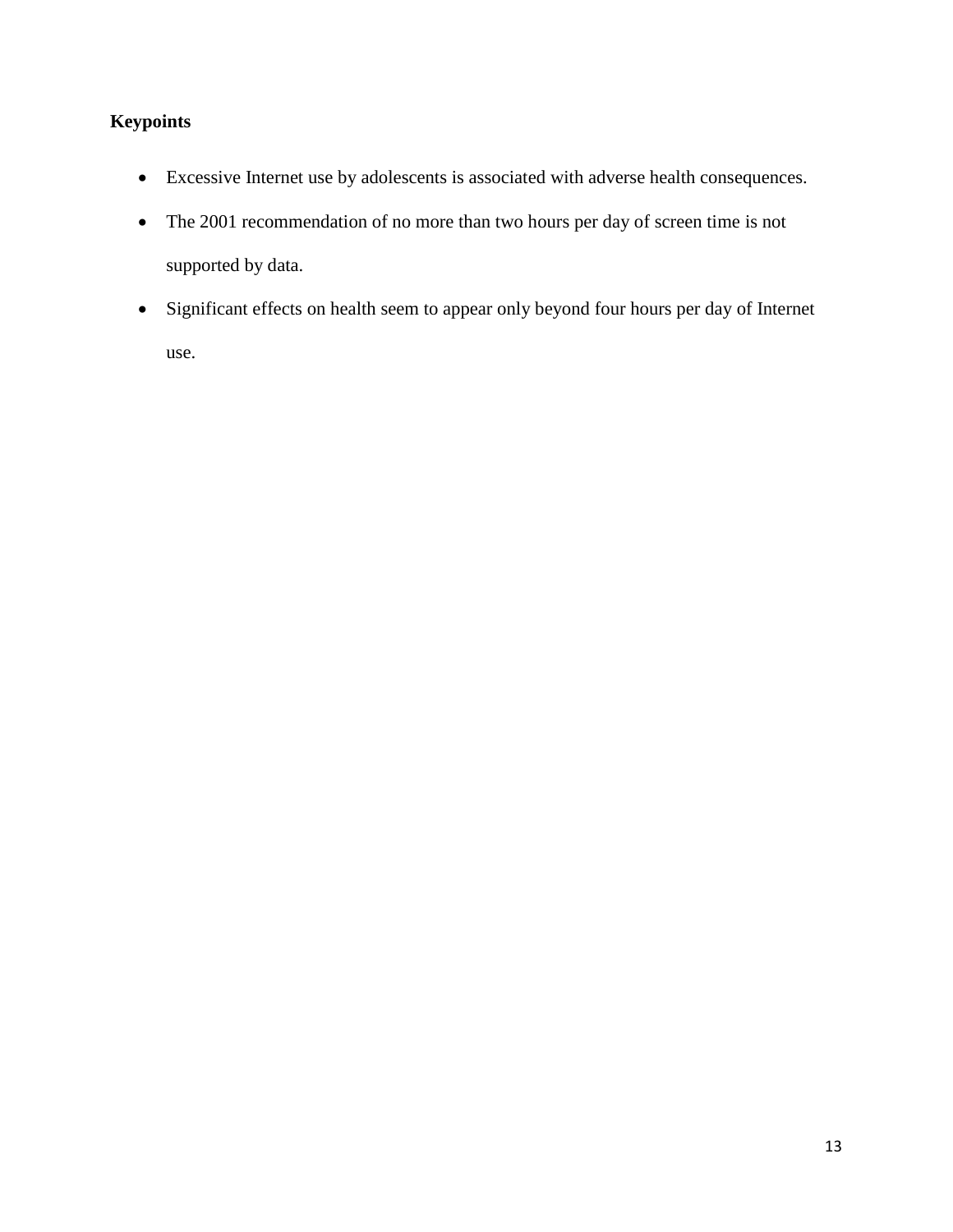# **References**

- 1. American Academy of Pediatrics. American Academy of Pediatrics: Children, adolescents, and television. *Pediatrics*. 2001;107(2):423-426.
- 2. Commonwealth of Australia, Department of Health and Ageing. Australia's Physical Activity Recommendations for 5–12 year olds. 2004. http://www.health.gov.au/internet/main/publishing.nsf/content/F01F92328EDADA5BCA257BF000 1E720D/\$File/brochure%20PA%20Guidelines\_A5\_5-12yrs.PDF.
- 3. Pellaud N. Du bon usage de la télévision et de l'ordinateur. *Paediatrica*. 2007;18(4):57.
- 4. American Academy of Pediatrics. Children, Adolescents, and the Media. *Pediatrics*. October 2013:peds.2013-2656. doi:10.1542/peds.2013-2656.
- 5. Brown A, Shifrin DL, Hill DL. Beyond "turn it off": How to advise families on media use. *AAP News*. 2015;36(10):54-54. doi:10.1542/aapnews.20153610-54.
- 6. Mejía D, Berchtold A, Bélanger RE, Kuntsche EN, Michaud P-A, Surís J-C. Frequency and effects of meeting health behaviour guidelines among adolescents. *Eur J Public Health*. 2013;23(1):8-13. doi:10.1093/eurpub/cks050.
- 7. Marshall SJ, Gorely T, Biddle SJH. A descriptive epidemiology of screen-based media use in youth: a review and critique. *J Adolesc*. 2006;29(3):333-349. doi:10.1016/j.adolescence.2005.08.016.
- 8. Hardy LL, Denney-Wilson E, Thrift AP, Okely AD, Baur LA. Screen time and metabolic risk factors among adolescents. *Arch Pediatr Adolesc Med*. 2010;164(7):643-649. doi:10.1001/archpediatrics.2010.88.
- 9. Strasburger VC, Jordan AB, Donnerstein E. Health effects of media on children and adolescents. *Pediatrics*. 2010;125(4):756-767.
- 10. Houghton S, Hunter SC, Rosenberg M, et al. Virtually impossible: limiting Australian children and adolescents daily screen based media use. *BMC Public Health*. 2015;15:5. doi:10.1186/1471-2458- 15-5.
- 11. Bélanger RE, Akre C, Berchtold A, Michaud P-A. A U-Shaped Association Between Intensity of Internet Use and Adolescent Health. *Pediatrics*. January 2011:peds.2010-1235. doi:10.1542/peds.2010-1235.
- 12. van Zutphen M, Bell AC, Kremer PJ, Swinburn BA. Association between the family environment and television viewing in Australian children. *J Paediatr Child Health*. 2007;43(6):458-463. doi:10.1111/j.1440-1754.2007.01111.x.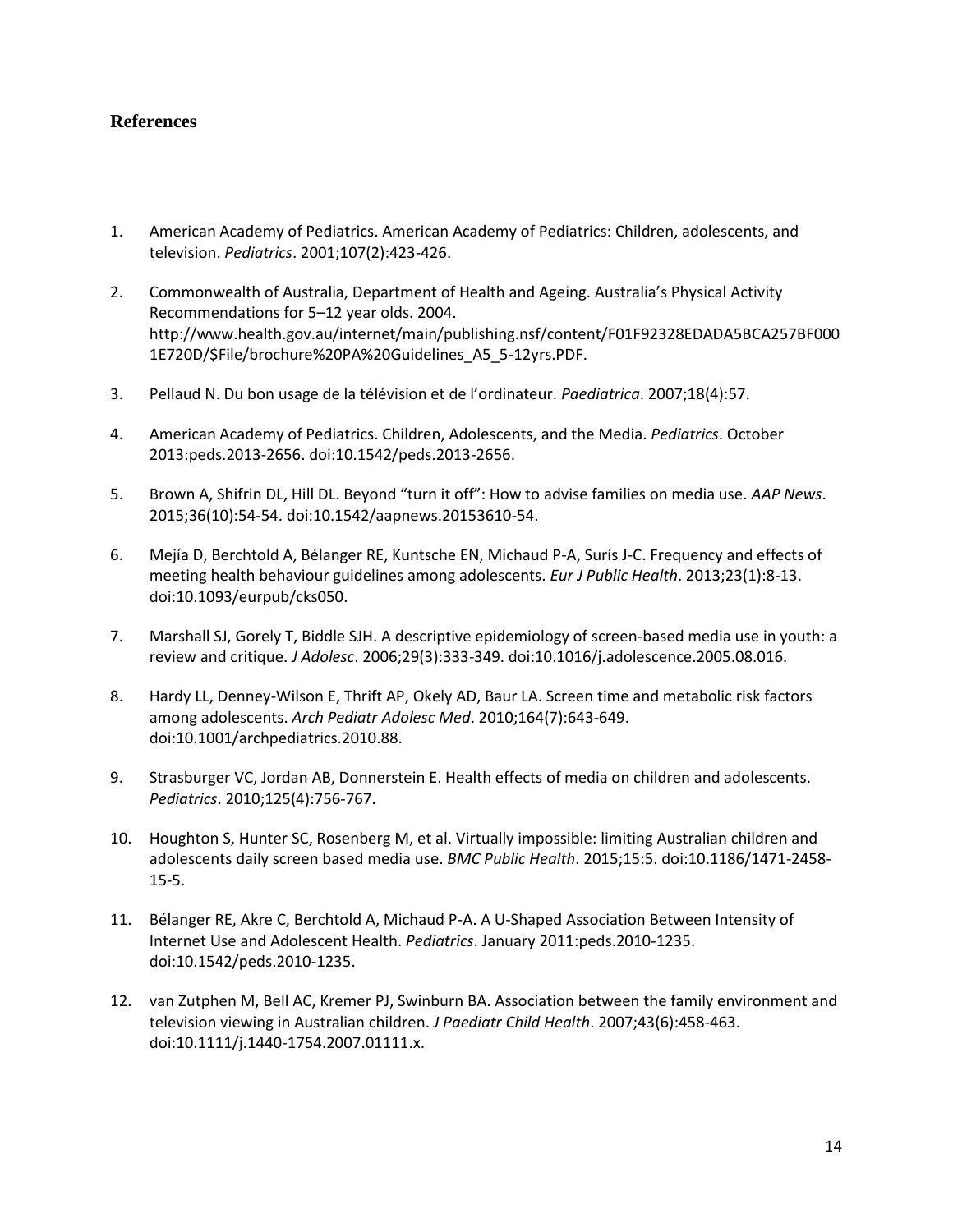- 13. Tough SC, McDonald SW, Vekved M, Benzies K, Hicks M, Siever J. What is the Association Between Screen Time and Outcomes For Canadian Children? *Arch Dis Child*. 2012;97(Suppl 2):A27-A27. doi:10.1136/archdischild-2012-302724.0097.
- 14. Mitchell JA, Rodriguez D, Schmitz KH, Audrain-McGovern J. Greater screen time is associated with adolescent obesity: a longitudinal study of the BMI distribution from ages 14 to 18. *Obes Silver Spring Md*. 2013;21(3):572-575. doi:10.1002/oby.20157.
- 15. Kang H-T, Lee H-R, Shim J-Y, Shin Y-H, Park B-J, Lee Y-J. Association between screen time and metabolic syndrome in children and adolescents in Korea: the 2005 Korean National Health and Nutrition Examination Survey. *Diabetes Res Clin Pract*. 2010;89(1):72-78. doi:10.1016/j.diabres.2010.02.016.
- 16. Serrano-Sanchez JA, Martí-Trujillo S, Lera-Navarro A, Dorado-García C, González-Henríquez JJ, Sanchís-Moysi J. Associations between Screen Time and Physical Activity among Spanish Adolescents. *PLoS ONE*. 2011;6(9):e24453. doi:10.1371/journal.pone.0024453.
- 17. Cassidy-Bushrow AE, Johnson DA, Peters RM, Burmeister C, Joseph CLM. Time Spent on the Internet and Adolescent Blood Pressure. *J Sch Nurs*. 2015;31(5):374-384. doi:10.1177/1059840514556772.
- 18. Suris J-C, Akre C, Piguet C, Ambresin A-E, Zimmermann G, Berchtold A. Is Internet use unhealthy? A cross-sectional study of adolescent Internet overuse. *Swiss Med Wkly*. 2014;144:w14061. doi:10.4414/smw.2014.14061.
- 19. Yang F, Helgason AR, Sigfusdottir ID, Kristjansson AL. Electronic screen use and mental well-being of 10–12-year-old children. *Eur J Public Health*. 2013;23(3):492-498. doi:10.1093/eurpub/cks102.
- 20. Reed P, Vile R, Osborne LA, Romano M, Truzoli R. Problematic Internet Usage and Immune Function. *PLoS ONE*. 2015;10(8). doi:10.1371/journal.pone.0134538.
- 21. Ho RC, Zhang MW, Tsang TY, et al. The association between internet addiction and psychiatric comorbidity: a meta-analysis. *BMC Psychiatry*. 2014;14:183. doi:10.1186/1471-244X-14-183.
- 22. Barrense-Dias Y, Berchtold A, Akre C, Surís J-C. The relation between internet use and overweight among adolescents: a longitudinal study in Switzerland. *Int J Obes*. 2016;40(1):45-50. doi:10.1038/ijo.2015.146.
- 23. Mak K-K, Lai C-M, Watanabe H, et al. Epidemiology of internet behaviors and addiction among adolescents in six Asian countries. *Cyberpsychology Behav Soc Netw*. 2014;17(11):720-728. doi:10.1089/cyber.2014.0139.
- 24. Willemse I, Waller G, Genner S, et al. JAMES Jeunes, activités, médias enquête Suisse. 2014. https://www.zhaw.ch/storage/psychologie/upload/forschung/medienpsychologie/james/2014/Ra pport\_JAMES\_2014.pdf.
- 25. Suris J-C, Akré C, Berchtold A, Fleury-Schubert A, Michaud P-A, Zimmermann G. Ado@Internet.ch: Usage d'internet chez les adolescents vaudois. 2012. https://www.iumsp.ch/Publications/pdf/rds208\_fr.pdf.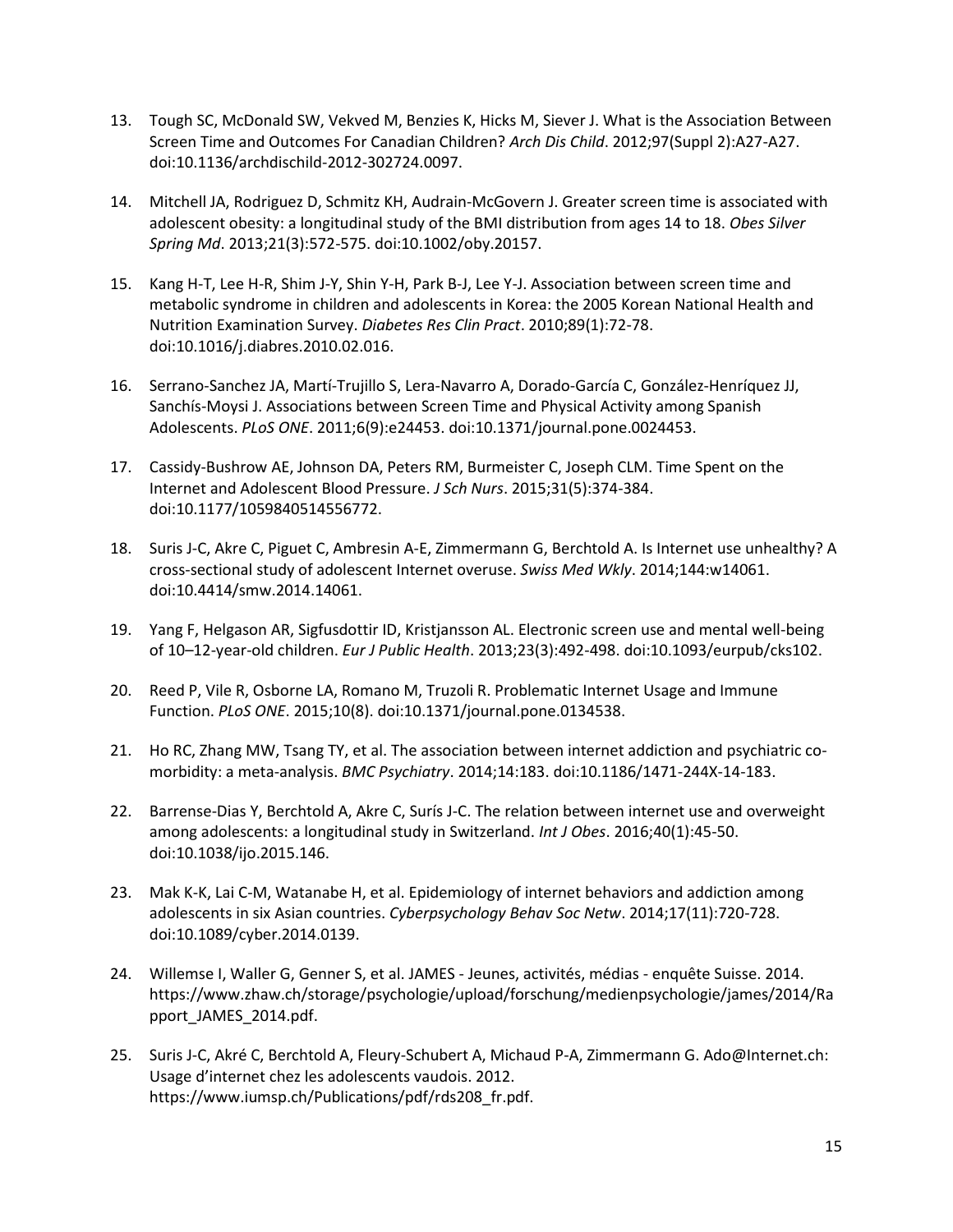- 26. Baggio S, Iglesias K, Berchtold A, Suris J-C. Measuring internet use: comparisons of different assessments and with internet addiction. *Addict Res Theory*. August 2016. http://www.tandfonline.com/doi/abs/10.1080/16066359.2016.1206083. Accessed September 27, 2017.
- 27. World Health Organization. Wellbeing Measures in Primary Health Care: The Depcare Project. 1998. http://www.euro.who.int/\_\_data/assets/pdf\_file/0016/130750/E60246.pdf.
- 28. van den Eijnden RJJM, Spijkerman R, Vermulst AA, van Rooij TJ, Engels RCME. Compulsive Internet Use Among Adolescents: Bidirectional Parent–Child Relationships. *J Abnorm Child Psychol*. 2010;38(1):77-89. doi:10.1007/s10802-009-9347-8.
- 29. Holzman DC. What's in a Color? The Unique Human Health Effects of Blue Light. *Environ Health Perspect*. 2010;118(1):A22-A27.
- 30. Huang GC, Unger JB, Soto D, et al. Peer Influences: The Impact of Online and Offline Friendship Networks on Adolescent Smoking and Alcohol Use. *J Adolesc Health*. 2014;54(5):508-514. doi:10.1016/j.jadohealth.2013.07.001.
- 31. O'Keeffe GS, Clarke-Pearson K, Council on Communications and Media. The Impact of Social Media on Children, Adolescents, and Families. *PEDIATRICS*. 2011;127(4):800-804. doi:10.1542/peds.2011- 0054.
- 32. Goldstein SE. Parental regulation of online behavior and cyber aggression: Adolescents' experiences and perspectives. *Cyberpsychology J Psychosoc Res Cyberspace*. 2015;9(4). doi:10.5817/CP2015-4-2.
- 33. Vansteenkiste M, Soenens B, Van Petegem S, Duriez B. Longitudinal associations between adolescent perceived degree and style of parental prohibition and internalization and defiance. *Dev Psychol*. 2014;50(1):229-236. doi:10.1037/a0032972.
- 34. Grolnick WS. *The Psychology of Parental Control: How Well-meant Parenting Backfires*. Mahwah, N.J: Psychology Press; 2002.
- 35. Van Petegem S, Soenens B, Vansteenkiste M, Beyers W. Rebels with a cause? Adolescent defiance from the perspective of reactance theory and self-determination theory. *Child Dev*. 2015;86(3):903- 918. doi:10.1111/cdev.12355.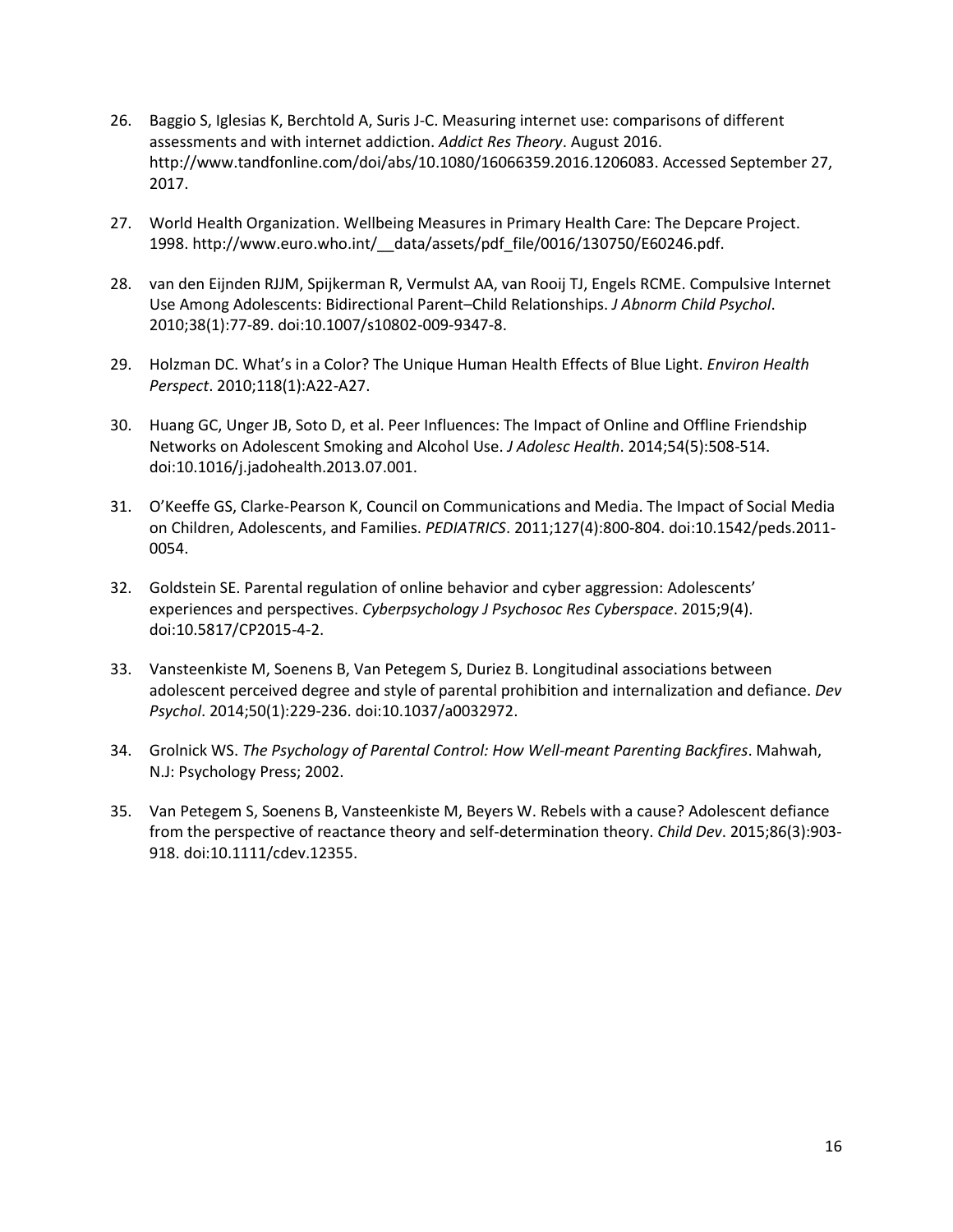Table 1: Socio-demographic and Internet related variables: association with daily time on Internet. We provide the prevalence of each characteristics by category of time. The penultimate column gives the p-value of the chi-square test between daily time on Internet and the characteristics, and the last column gives the effect size.

|               |                   | Daily time on Internet |                  |           |           |                                                     |           |             |       |               |
|---------------|-------------------|------------------------|------------------|-----------|-----------|-----------------------------------------------------|-----------|-------------|-------|---------------|
|               |                   |                        |                  |           |           |                                                     |           |             |       |               |
| Main          | <b>Categories</b> | <b>Overall</b>         | $\epsilon = 0.5$ |           |           | $>0.5 - 1.5$ $>1.5 - 2.5$ $>2.5 - 3.5$ $>3.5 - 4.5$ |           | $>4.5$ p-   |       | <b>Effect</b> |
| characterist  |                   |                        | hour             | hours     | hours     | hours                                               | hours     | hours value |       | size          |
| ics           |                   | $n=2942$               | $n = 456$        | $n = 784$ | $n = 646$ | $n=413$                                             | $n = 258$ | $n = 385$   |       | (w)           |
|               |                   |                        | 15.5%            | 26.7%     | 21.9%     | 14.0%                                               | 8.8%      | 13.1%       |       |               |
| <b>Gender</b> | Female            | 50.6%                  | 48.7%            | 53.6%     | 51.2%     | 47.0%                                               | 41.4%     | 55.3%       | 0.004 | 0.078         |
|               | Male              | 49.4%                  | 51.3%            | 46.4%     | 48.8%     | 53.0%                                               | 58.6%     | 44.7%       |       |               |
| Age           | $\overline{13}$   | 7.2%                   | 7.5%             | 7.2%      | 8.3%      | 8.3%                                                | 7.0%      | 4.2%        | 0.003 | 0.097         |
|               | 14                | 67.6%                  | 67.0%            | 69.9%     | 67.9%     | 70.4%                                               | 64.6%     | 61.8%       |       |               |
|               | 15                | 25.2%                  | 25.5%            | 22.9%     | 23.8%     | 21.3%                                               | 28.4%     | 34.0%       |       |               |
| Family        | Nuclear           | 68.5%                  | 70.4%            | 72.3%     | 68.8%     | 68.8%                                               | 63.8%     | 61.0%       | 0.003 | 0.080         |
| structure     | Other             | 31.5%                  | 29.6%            | 27.7%     | 31.2%     | 31.2%                                               | 36.2%     | 39.0%       |       |               |
| Socio-        | Well above        | 11.1%                  | 9.7%             | 11.3%     | 10.5%     | 11.5%                                               | 11.3%     | 12.9%       | 0.071 | 0.091         |
| economic      | average           |                        |                  |           |           |                                                     |           |             |       |               |
| status        | Above<br>average  | 26.5%                  | 27.1%            | 26.9%     | 27.7%     | 28.2%                                               | 27.8%     | 20.3%       |       |               |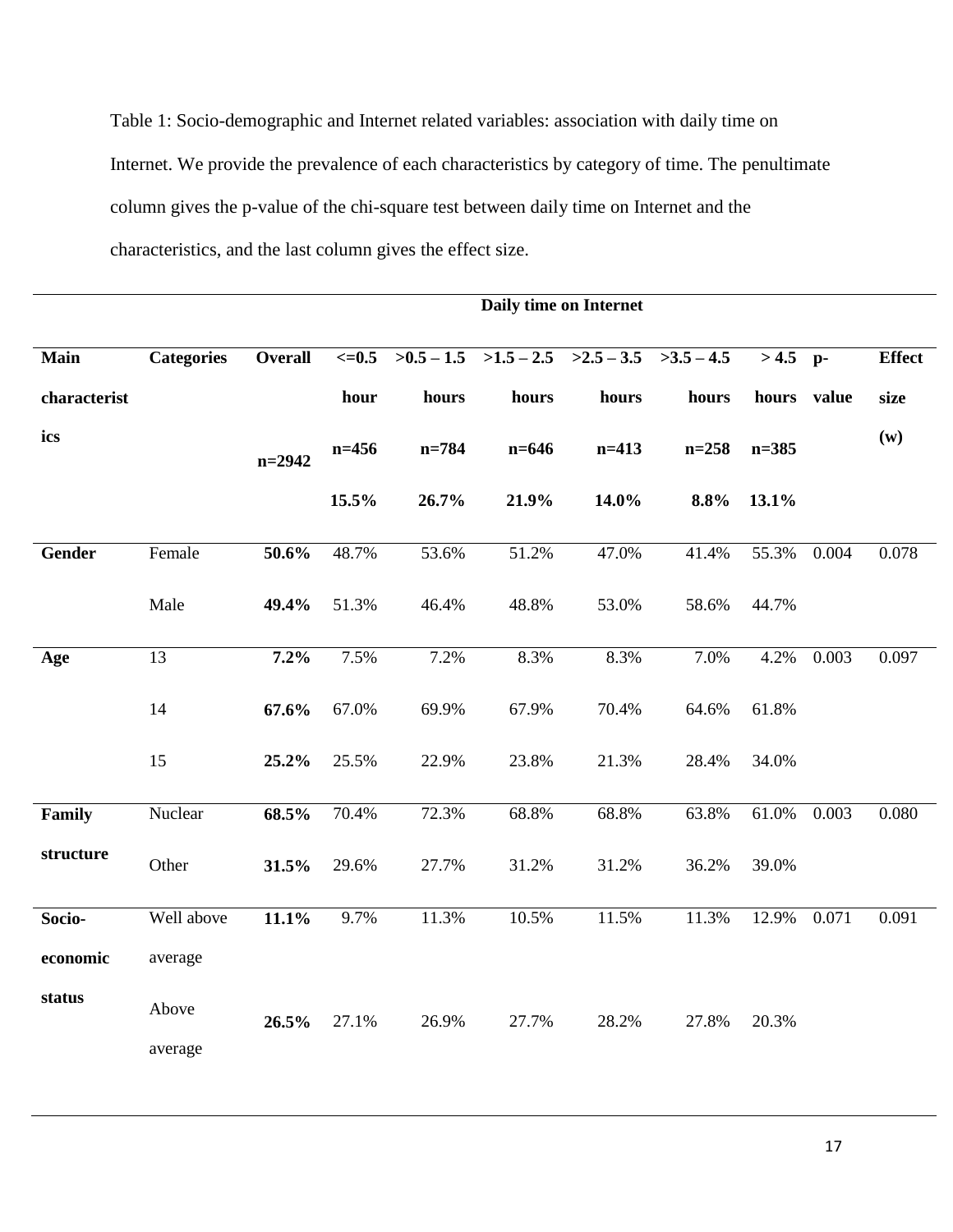|                              | Average          | 56.2% | 56.5% | 57.7% | 55.5% | 51.2% | 55.1% | 59.8% |         |       |
|------------------------------|------------------|-------|-------|-------|-------|-------|-------|-------|---------|-------|
|                              | Under            | 6.2%  | 6.7%  | 4.1%  | 6.3%  | 9.2%  | 5.8%  | 7.0%  |         |       |
|                              | average          |       |       |       |       |       |       |       |         |       |
| Degree of                    | $\boldsymbol{0}$ | 57.4% | 68.7% | 56.9% | 60.6% | 47.4% | 44.5% | 40.9% | < 0.001 | 0.257 |
| parental                     | $\mathbf{1}$     | 17.2% | 15.5% | 17.4% | 17.3% | 18.4% | 19.9% | 15.4% |         |       |
| restrictions                 | $\overline{2}$   | 15.9% | 13.5% | 11.1% | 13.8% | 21.0% | 18.8% | 24.6% |         |       |
| regarding<br><b>Internet</b> | $\mathfrak{Z}$   | 9.5%  | 2.4%  | 5.6%  | 8.3%  | 13.3% | 16.8% | 19.2% |         |       |
|                              |                  |       |       |       |       |       |       |       |         |       |
| <b>Discussions</b>           | Non-             | 90.3% | 92.8% | 92.9% | 90.8% | 86.4% | 88.0% | 87.4% | < 0.001 | 0.087 |
| with                         | frequent         |       |       |       |       |       |       |       |         |       |
| parents                      | Frequent         | 9.7%  | 7.2%  | 7.1%  | 9.2%  | 13.6% | 12.0% | 12.6% |         |       |
| regarding                    |                  |       |       |       |       |       |       |       |         |       |
| <b>Internet</b>              |                  |       |       |       |       |       |       |       |         |       |
|                              |                  |       |       |       |       |       |       |       |         |       |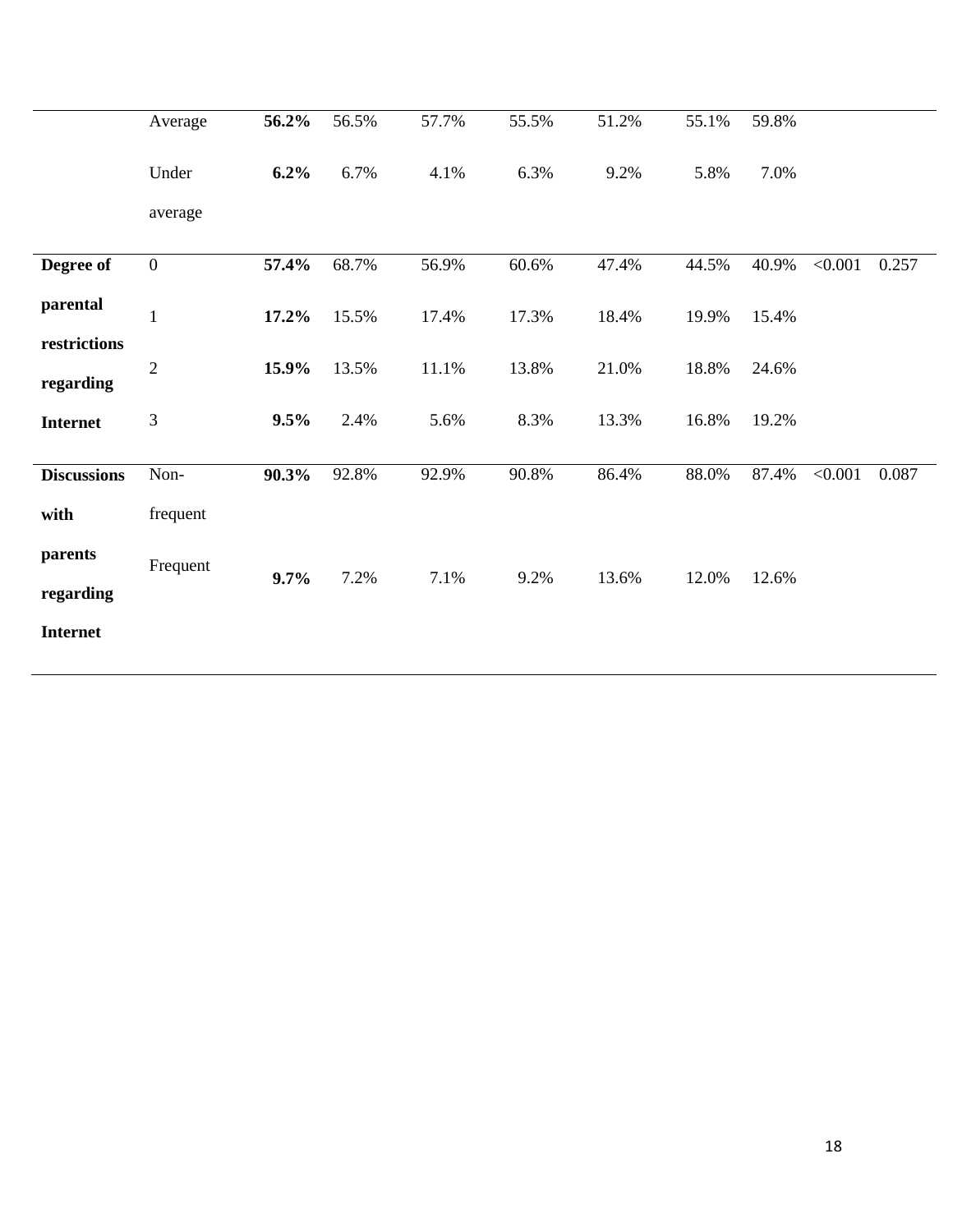Table 2: Association between daily time on Internet and outcomes. For each category of time, we provide the prevalence of each outcome. The penultimate column gives the p-value of the chisquare test between daily time on Internet and the outcome, and the last column gives the effect size. We also compare the prevalence of each outcome among the different categories of time using the  $>1.5 - 2.5$  hour category as reference. Significant differences with the reference category are indicated with stars: \*\*\* p<0.001, \*\* p<0.01, \* p<0.05.

|                     |                   |                |            |              | Daily time on Internet |                                        |           |             |         |               |  |  |
|---------------------|-------------------|----------------|------------|--------------|------------------------|----------------------------------------|-----------|-------------|---------|---------------|--|--|
| <b>Outcomes</b>     | <b>Categories</b> | <b>Overall</b> | $\leq=0.5$ | $>0.5 - 1.5$ |                        | $>1.5 - 2.5$ $>2.5 - 3.5$ $>3.5 - 4.5$ |           | $>4.5$ p-   |         | <b>Effect</b> |  |  |
|                     |                   |                | hour       | hours        | hours                  | hours                                  | hours     | hours value |         | size          |  |  |
|                     |                   |                |            |              | (reference)            |                                        |           |             |         | (w)           |  |  |
|                     |                   | $n = 2942$     | $n=456$    | $n = 784$    | $n = 646$              | $n=413$                                | $n = 258$ | $n = 385$   |         |               |  |  |
|                     |                   |                | 15.5%      | 26.7%        | 21.9%                  | 14.0%                                  | 8.8%      | 13.1%       |         |               |  |  |
| <b>Back</b>         | Often             | 13.9%          | $9.7\% *$  | 11.7%        | 14.4%                  | 13.4%                                  | 16.0%     | 21.4%       | < 0.001 | 0.100         |  |  |
| problems            |                   |                |            |              |                        |                                        |           | $\ast\ast$  |         |               |  |  |
| Weight              | Often             | 5.5%           | $3.2\% *$  | 4.1%         | 5.8%                   | 7.2%                                   | 5.7%      | 8.7%        | 0.005   | 0.078         |  |  |
| problems            |                   |                |            |              |                        |                                        |           |             |         |               |  |  |
| <b>Headaches</b>    | Often             | 16.4%          | 13.3%      | $12.3\%$ *   | 17.2%                  | 18.6%                                  | 18.3%     | 23.6%       | < 0.001 | 0.101         |  |  |
|                     |                   |                |            |              |                        |                                        |           | $\ast$      |         |               |  |  |
| <b>Musculoskele</b> | Often             | 21.4%          | 20.5%      | 16.9%        | 19.8%                  | 23.3%                                  | 24.9%     | 29.9%       | < 0.001 | 0.102         |  |  |
| tal problems        |                   |                |            |              |                        |                                        |           | $***$       |         |               |  |  |